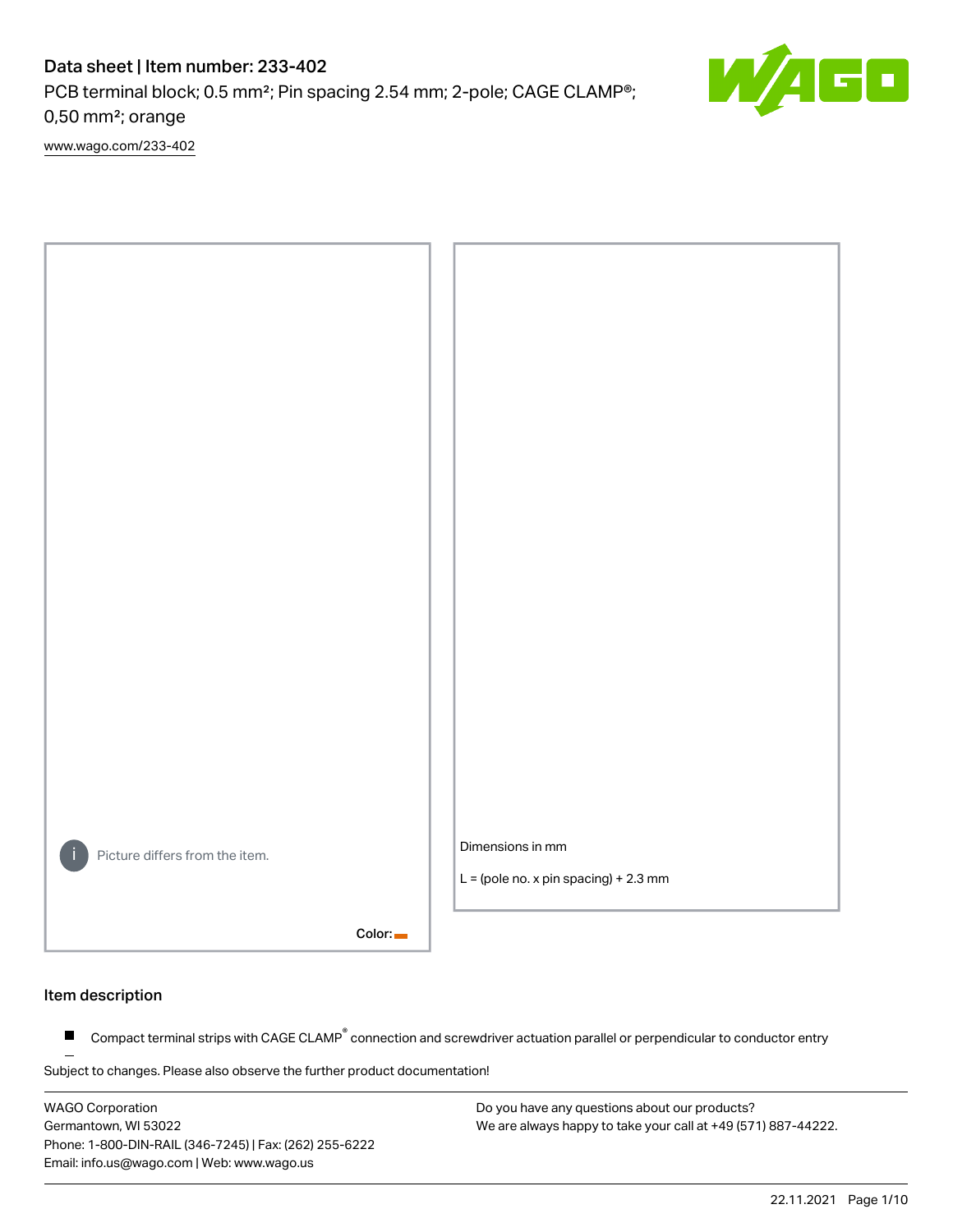[www.wago.com/233-402](http://www.wago.com/233-402)



- **Double solder pins for high mechanical stability**
- **Custom color combinations**

## Data

# Notes

| Variants: | Other pole numbers<br>Other colors<br>Mixed-color PCB connector strips<br>Direct marking<br>Other versions (or variants) can be requested from WAGO Sales or<br>configured at https://configurator.wago.com/ |
|-----------|--------------------------------------------------------------------------------------------------------------------------------------------------------------------------------------------------------------|
|           |                                                                                                                                                                                                              |

## Electrical data

## IEC Approvals

| Ratings per                 | IEC/EN 60664-1                                                        |
|-----------------------------|-----------------------------------------------------------------------|
| Rated voltage (III / 3)     | 63 V                                                                  |
| Rated surge voltage (III/3) | $2.5$ kV                                                              |
| Rated voltage (III/2)       | 160 V                                                                 |
| Rated surge voltage (III/2) | $2.5$ kV                                                              |
| Nominal voltage (II/2)      | 320 V                                                                 |
| Rated surge voltage (II/2)  | $2.5$ kV                                                              |
| Rated current               | 6 A                                                                   |
| Legend (ratings)            | $(III / 2)$ $\triangle$ Overvoltage category III / Pollution degree 2 |

## UL Approvals

| Approvals per                  | UL 1059 |
|--------------------------------|---------|
| Rated voltage UL (Use Group B) | 150 V   |
| Rated current UL (Use Group B) |         |

## CSA Approvals

| Approvals per                   | CSA   |
|---------------------------------|-------|
| Rated voltage CSA (Use Group B) | 150 V |
| Rated current CSA (Use Group B) |       |

## Connection data

| Total number of connection points |  |
|-----------------------------------|--|
|-----------------------------------|--|

Subject to changes. Please also observe the further product documentation!

| <b>WAGO Corporation</b>                                | Do you have any questions about our products?                 |
|--------------------------------------------------------|---------------------------------------------------------------|
| Germantown, WI 53022                                   | We are always happy to take your call at +49 (571) 887-44222. |
| Phone: 1-800-DIN-RAIL (346-7245)   Fax: (262) 255-6222 |                                                               |
| Email: info.us@wago.com   Web: www.wago.us             |                                                               |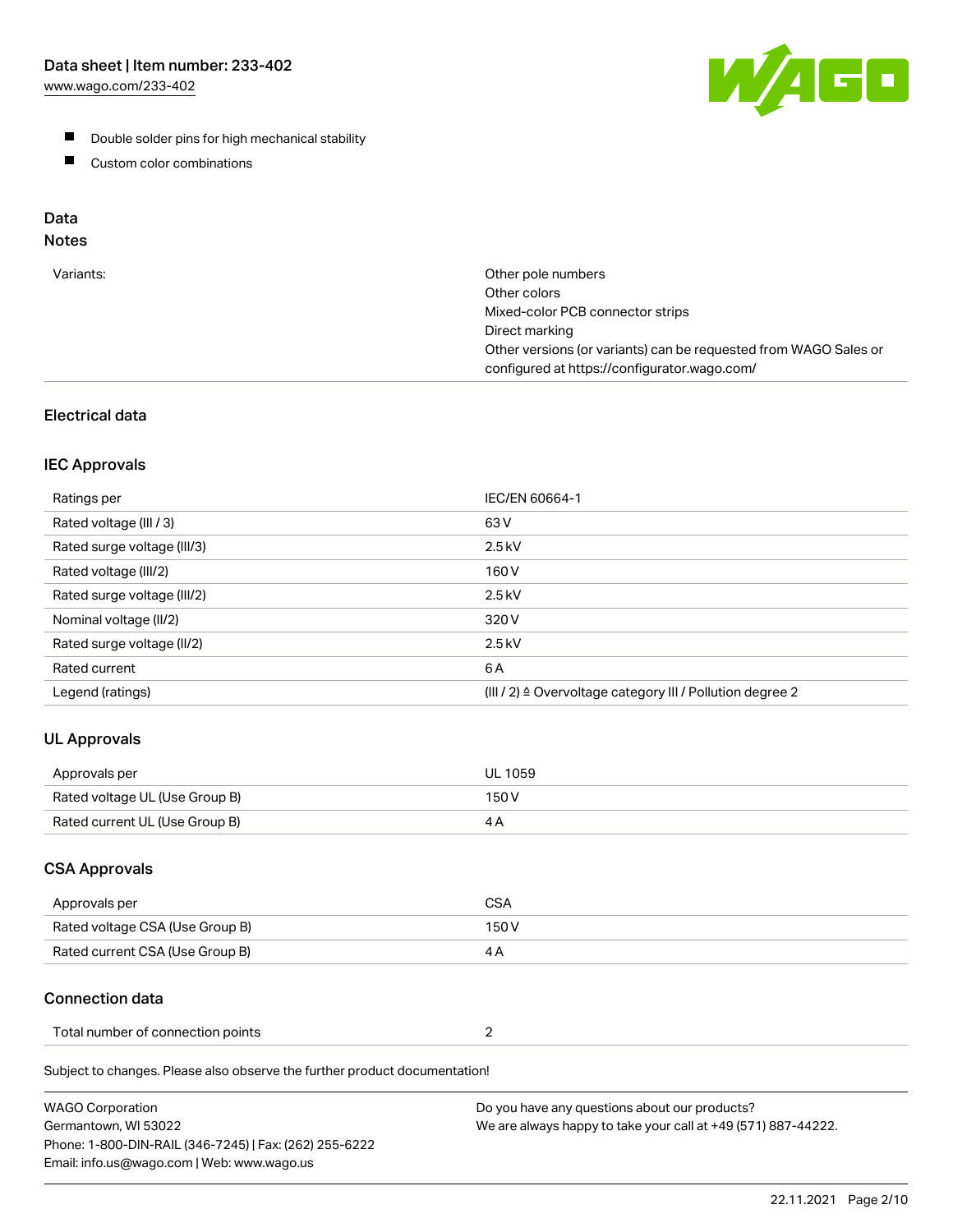[www.wago.com/233-402](http://www.wago.com/233-402)



| Total number of potentials |  |
|----------------------------|--|
| Number of connection types |  |
| Number of levels           |  |

## Connection 1

| Connection technology                             | CAGE CLAMP <sup>®</sup>                                                                                                                                                             |
|---------------------------------------------------|-------------------------------------------------------------------------------------------------------------------------------------------------------------------------------------|
| Actuation type                                    | Operating tool                                                                                                                                                                      |
| Solid conductor                                   | $0.080.5$ mm <sup>2</sup> / 28  20 AWG                                                                                                                                              |
| Fine-stranded conductor                           | $0.080.5$ mm <sup>2</sup> / 28  20 AWG                                                                                                                                              |
| Fine-stranded conductor; with insulated ferrule   | $0.25 \text{ mm}^2$                                                                                                                                                                 |
| Fine-stranded conductor: with uninsulated ferrule | $0.25 \text{ mm}^2$                                                                                                                                                                 |
| Note (conductor cross-section)                    | Terminating 0.75 mm <sup>2</sup> /18 AWG conductors is possible; however<br>insulation diameter allows only every other clamping unit to be<br>terminated with this conductor size. |
| Strip length                                      | $56$ mm $/ 0.20.24$ inch                                                                                                                                                            |
| Conductor connection direction to PCB             | 30 <sup>°</sup>                                                                                                                                                                     |
| Number of poles                                   | $\overline{2}$                                                                                                                                                                      |

## Physical data

| Pin spacing                          | 2.54 mm / 0.1 inch   |
|--------------------------------------|----------------------|
| Width                                | 7.38 mm / 0.291 inch |
| Height                               | 15.7 mm / 0.618 inch |
| Height from the surface              | 11.7 mm / 0.461 inch |
| Depth                                | 12.1 mm / 0.476 inch |
| Solder pin length                    | 4 mm                 |
| Solder pin dimensions                | $0.5 \times 0.75$ mm |
| Drilled hole diameter with tolerance | 1 1 $(+0.1)$ mm      |

## PCB contact

| PCB Contact                         | THT                                      |
|-------------------------------------|------------------------------------------|
| Solder pin arrangement              | over the entire terminal strip (in-line) |
| Number of solder pins per potential |                                          |

## Material data

| Color          | orange |
|----------------|--------|
| Material group |        |

Subject to changes. Please also observe the further product documentation!

| <b>WAGO Corporation</b>                                | Do you have any questions about our products?                 |
|--------------------------------------------------------|---------------------------------------------------------------|
| Germantown, WI 53022                                   | We are always happy to take your call at +49 (571) 887-44222. |
| Phone: 1-800-DIN-RAIL (346-7245)   Fax: (262) 255-6222 |                                                               |
| Email: info.us@wago.com   Web: www.wago.us             |                                                               |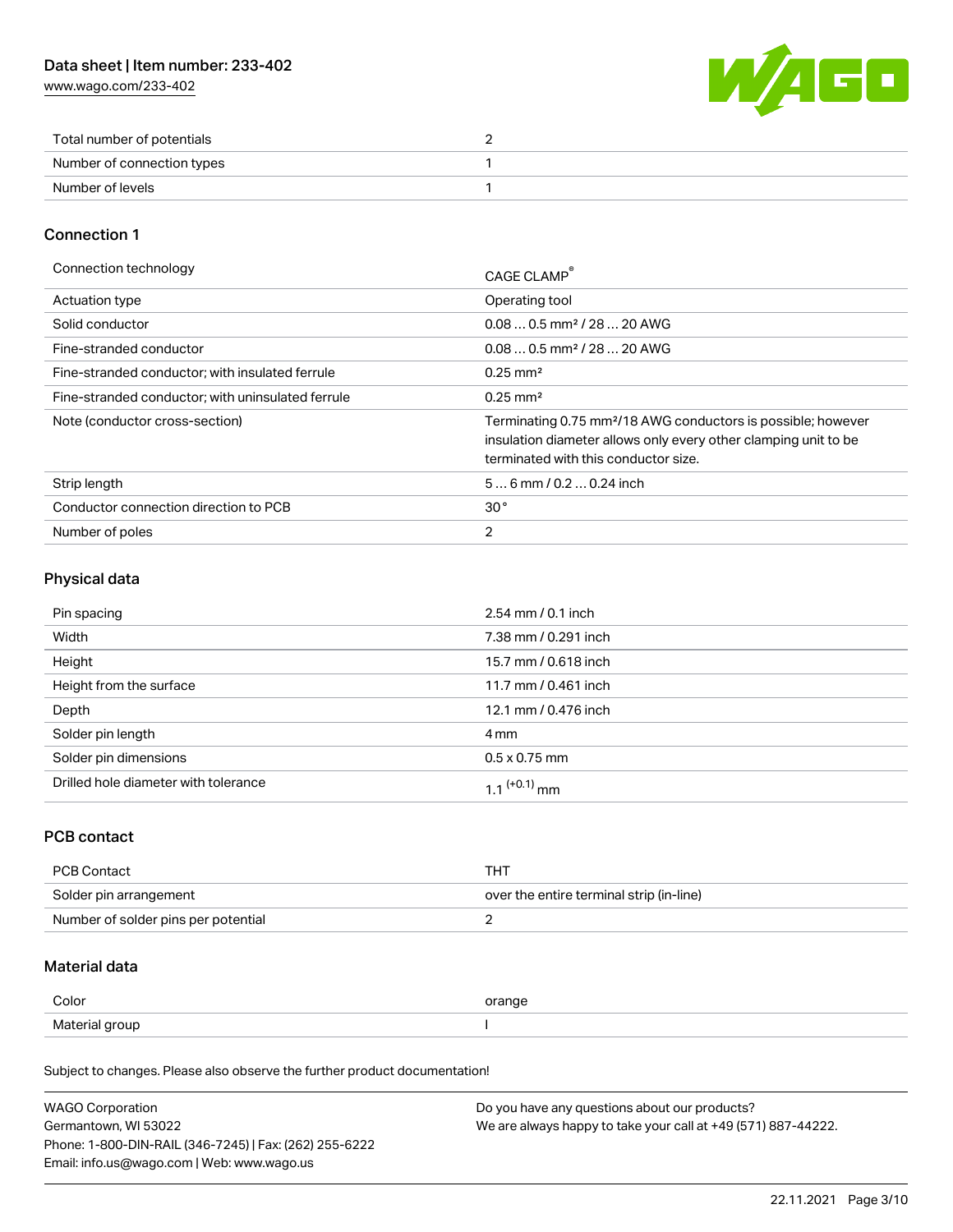[www.wago.com/233-402](http://www.wago.com/233-402)



| Insulation material         | Polyamide (PA66)                      |
|-----------------------------|---------------------------------------|
| Flammability class per UL94 | V <sub>0</sub>                        |
| Clamping spring material    | Chrome nickel spring steel (CrNi)     |
| Contact material            | Electrolytic copper $(E_{\text{Cl}})$ |
| Contact plating             | tin-plated                            |
| Fire load                   | $0.014$ MJ                            |
| Weight                      | 0.8 <sub>g</sub>                      |
|                             |                                       |

## Environmental requirements

| Limit temperature range | $-60+105 °C$ |
|-------------------------|--------------|
|                         |              |

## Commercial data

| <b>Product Group</b>  | 4 (Printed Circuit) |
|-----------------------|---------------------|
| PU (SPU)              | 600 (100) Stück     |
| Packaging type        | box                 |
| Country of origin     | CН                  |
| <b>GTIN</b>           | 4045454049898       |
| Customs tariff number | 8536904000          |

## Approvals / Certificates

#### Country specific Approvals

| Logo | Approval                                      | <b>Additional Approval Text</b> | Certificate<br>name   |
|------|-----------------------------------------------|---------------------------------|-----------------------|
|      | <b>CCA</b><br><b>DEKRA Certification B.V.</b> | EN 60998                        | NTR NL<br>6946        |
| KEMA | <b>CCA</b><br>DEKRA Certification B.V.        | EN 60998                        | 2153951.01            |
|      | <b>CCA</b><br>DEKRA Certification B.V.        | EN 60947-7-4                    | <b>NTR NL</b><br>7786 |
|      | <b>CSA</b><br><b>DEKRA Certification B.V.</b> | C22.2                           | 1465035               |

Subject to changes. Please also observe the further product documentation!

| <b>WAGO Corporation</b>                                | Do you have any questions about our products?                 |
|--------------------------------------------------------|---------------------------------------------------------------|
| Germantown, WI 53022                                   | We are always happy to take your call at +49 (571) 887-44222. |
| Phone: 1-800-DIN-RAIL (346-7245)   Fax: (262) 255-6222 |                                                               |
| Email: info.us@wago.com   Web: www.wago.us             |                                                               |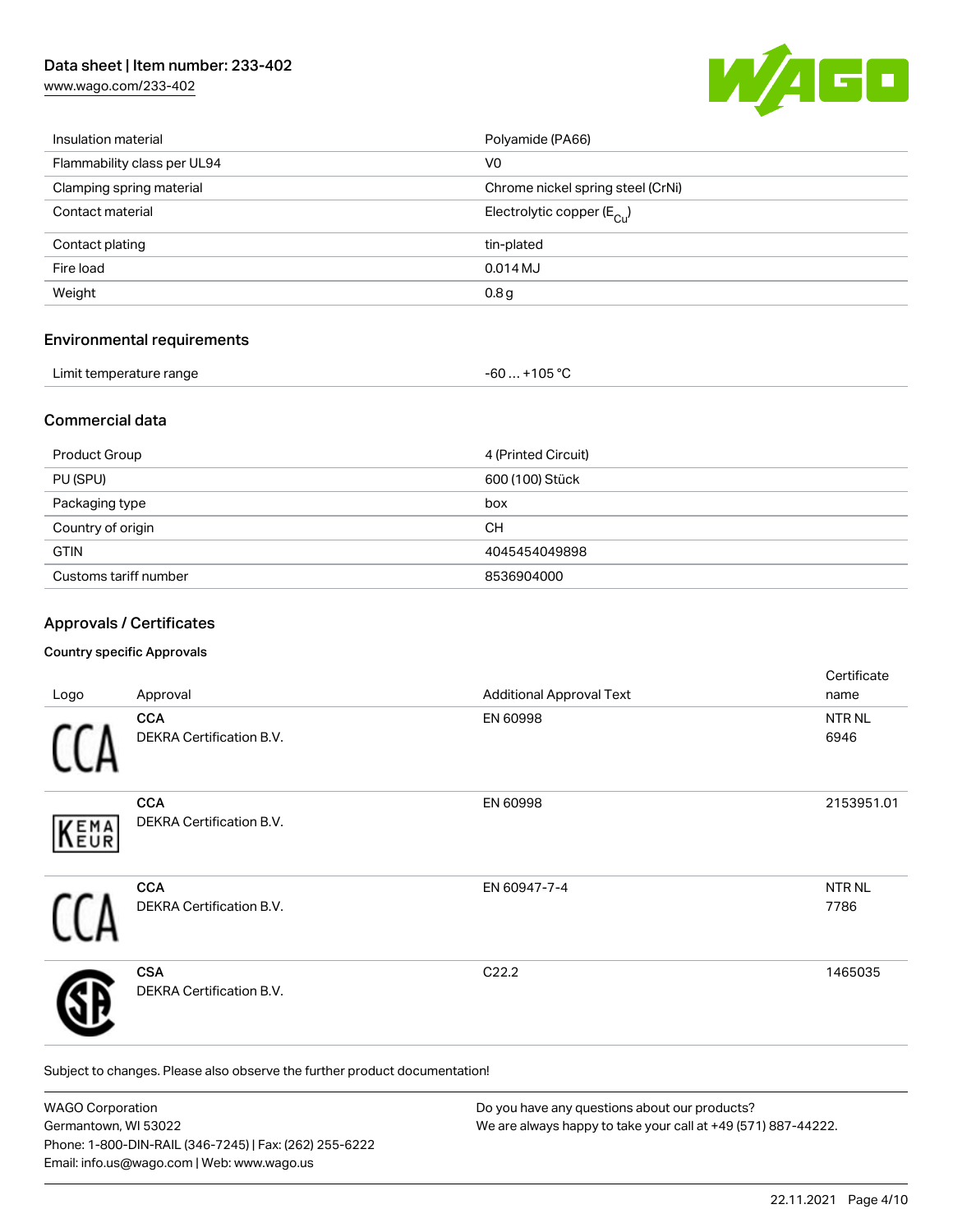

KEMA/KEUR DEKRA Certification B.V. EN 60947-7-4 71-111040

Ship Approvals

| Logo | Approval                                                | <b>Additional Approval Text</b> | Certificate<br>name                |
|------|---------------------------------------------------------|---------------------------------|------------------------------------|
| ABS. | <b>ABS</b><br>American Bureau of Shipping               | $\overline{\phantom{0}}$        | $19 -$<br>HG1869876-<br><b>PDA</b> |
|      | <b>DNV GL</b><br>Det Norske Veritas, Germanischer Lloyd |                                 | TAE000016Z                         |
|      |                                                         |                                 |                                    |

#### UL-Approvals

|      |                               |                          | Certificate |
|------|-------------------------------|--------------------------|-------------|
| Logo | Approval                      | Additional Approval Text | name        |
|      | UL                            | <b>UL 1059</b>           | E45172      |
| o    | UL International Germany GmbH |                          |             |

## Optional accessories

| Ferrule        |                                                                                                    |                      |
|----------------|----------------------------------------------------------------------------------------------------|----------------------|
|                | Item no.: 216-131                                                                                  |                      |
|                | Ferrule; Sleeve for 0.25 mm <sup>2</sup> / AWG 24; uninsulated; electro-tin plated; silver-colored | www.wago.com/216-131 |
|                | Item no.: 216-151                                                                                  |                      |
|                | Ferrule; Sleeve for 0.25 mm <sup>2</sup> / AWG 24; uninsulated; electro-tin plated                 | www.wago.com/216-151 |
|                | Item no.: 216-301                                                                                  |                      |
|                | Ferrule; Sleeve for 0.25 mm <sup>2</sup> / AWG 24; insulated; electro-tin plated; yellow           | www.wago.com/216-301 |
|                | Item no.: 216-321                                                                                  |                      |
|                | Ferrule; Sleeve for 0.25 mm <sup>2</sup> / AWG 24; insulated; electro-tin plated; yellow           | www.wago.com/216-321 |
| <b>Tools</b>   |                                                                                                    |                      |
| Operating tool |                                                                                                    |                      |
|                | Item no.: 210-648                                                                                  |                      |
|                | Operating tool; Blade: 2.5 x 0.4 mm; with a partially insulated shaft; angled; short               | www.wago.com/210-648 |
|                | Item no.: 210-647                                                                                  |                      |
|                | Operating tool; Blade: 2.5 x 0.4 mm; with a partially insulated shaft; multicoloured               | www.wago.com/210-647 |

WAGO Corporation Germantown, WI 53022 Phone: 1-800-DIN-RAIL (346-7245) | Fax: (262) 255-6222 Email: info.us@wago.com | Web: www.wago.us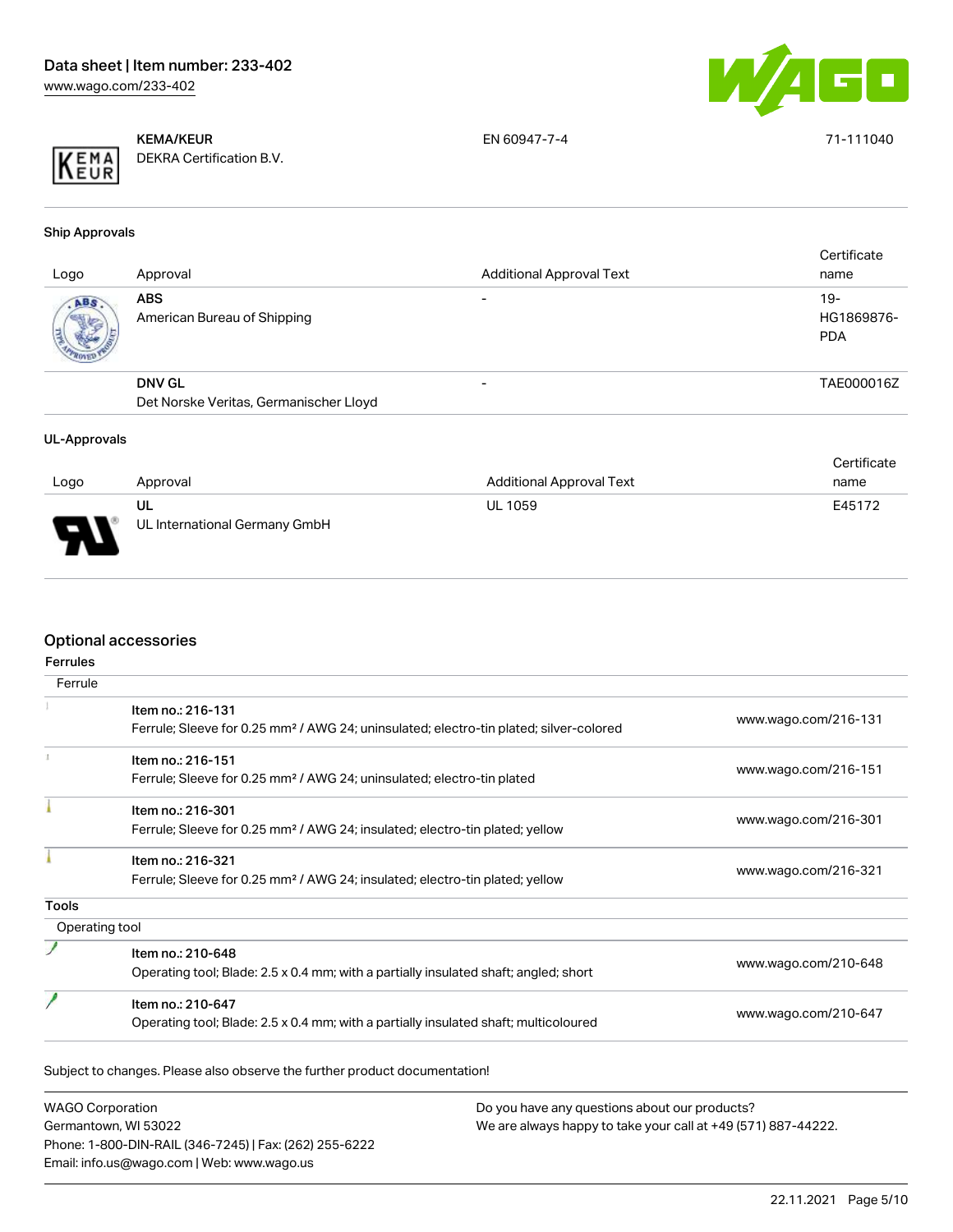Phone: 1-800-DIN-RAIL (346-7245) | Fax: (262) 255-6222

Email: info.us@wago.com | Web: www.wago.us

[www.wago.com/233-402](http://www.wago.com/233-402)

| <b>College</b> |  |
|----------------|--|
|                |  |

|                  | Item no.: 210-719<br>Operating tool; Blade: 2.5 x 0.4 mm; with a partially insulated shaft              |                                                               |          | www.wago.com/210-719 |
|------------------|---------------------------------------------------------------------------------------------------------|---------------------------------------------------------------|----------|----------------------|
|                  | Item no.: 233-332                                                                                       |                                                               |          |                      |
|                  | Operating tool; made of insulating material; white                                                      |                                                               |          | www.wago.com/233-332 |
|                  | Item no.: 233-331                                                                                       |                                                               |          |                      |
|                  | Operating tool; insulated; yellow                                                                       |                                                               |          | www.wago.com/233-331 |
|                  | Item no.: 233-335                                                                                       |                                                               |          | www.wago.com/233-335 |
|                  | Operating tool; yellow                                                                                  |                                                               |          |                      |
|                  | Marking accessories                                                                                     |                                                               |          |                      |
| Marking strip    |                                                                                                         |                                                               |          |                      |
|                  | Item no.: 210-331/250-207                                                                               |                                                               |          |                      |
|                  | Marking strips; as a DIN A4 sheet; MARKED; 1-48 (100x); Height of marker strip: 2.3 mm/0.091 in; Strip  |                                                               |          | www.wago.com/210-331 |
|                  | length 182 mm; Horizontal marking; Self-adhesive; white                                                 |                                                               | /250-207 |                      |
|                  | Item no.: 210-331/250-202                                                                               |                                                               |          |                      |
|                  | Marking strips; as a DIN A4 sheet; MARKED; 1-16 (400x); Height of marker strip: 2.3 mm/0.091 in; Strip  |                                                               | /250-202 | www.wago.com/210-331 |
|                  | length 182 mm; Horizontal marking; Self-adhesive; white                                                 |                                                               |          |                      |
|                  | Item no.: 210-331/254-204                                                                               |                                                               |          |                      |
|                  | Marking strips; as a DIN A4 sheet; MARKED; 17-32 (400x); Height of marker strip: 2.3 mm/0.091 in; Strip |                                                               |          | www.wago.com/210-331 |
|                  | length 182 mm; Horizontal marking; Self-adhesive; white                                                 |                                                               | /254-204 |                      |
|                  | Item no.: 210-331/250-204                                                                               |                                                               |          |                      |
|                  | Marking strips; as a DIN A4 sheet; MARKED; 17-32 (400x); Height of marker strip: 2.3 mm/0.091 in; Strip |                                                               |          | www.wago.com/210-331 |
|                  | length 182 mm; Horizontal marking; Self-adhesive; white                                                 |                                                               | /250-204 |                      |
|                  | Item no.: 210-331/254-206                                                                               |                                                               |          |                      |
|                  | Marking strips; as a DIN A4 sheet; MARKED; 33-48 (400x); Height of marker strip: 2.3 mm/0.091 in; Strip |                                                               |          | www.wago.com/210-331 |
|                  | length 182 mm; Horizontal marking; Self-adhesive; white                                                 |                                                               | /254-206 |                      |
|                  | Item no.: 210-331/250-206                                                                               |                                                               |          |                      |
|                  | Marking strips; as a DIN A4 sheet; MARKED; 33-48 (400x); Height of marker strip: 2.3 mm/0.091 in; Strip |                                                               |          | www.wago.com/210-331 |
|                  | length 182 mm; Horizontal marking; Self-adhesive; white                                                 |                                                               | /250-206 |                      |
|                  | Item no.: 210-331/254-202                                                                               |                                                               |          |                      |
|                  | Marking strips; as a DIN A4 sheet; MARKED; 1-16 (400x); Height of marker strip: 2.3 mm/0.091 in; Strip  |                                                               |          | www.wago.com/210-331 |
|                  | length 182 mm; Horizontal marking; Self-adhesive; white                                                 |                                                               | /254-202 |                      |
|                  | Item no.: 210-331/254-207                                                                               |                                                               |          |                      |
|                  | Marking strips; as a DIN A4 sheet; MARKED; 1-48 (100x); Height of marker strip: 2.3 mm/0.091 in; Strip  |                                                               |          | www.wago.com/210-331 |
|                  | length 182 mm; Horizontal marking; Self-adhesive; white                                                 |                                                               | /254-207 |                      |
|                  |                                                                                                         |                                                               |          |                      |
| <b>Downloads</b> |                                                                                                         |                                                               |          |                      |
|                  | Documentation                                                                                           |                                                               |          |                      |
|                  | <b>Additional Information</b>                                                                           |                                                               |          |                      |
|                  | <b>Technical explanations</b>                                                                           | 2019 Apr 3                                                    | pdf      | Download             |
|                  |                                                                                                         |                                                               |          |                      |
|                  | Subject to changes. Please also observe the further product documentation!                              |                                                               |          |                      |
|                  | <b>WAGO Corporation</b>                                                                                 | Do you have any questions about our products?                 |          |                      |
|                  | Germantown, WI 53022                                                                                    | We are always happy to take your call at +49 (571) 887-44222. |          |                      |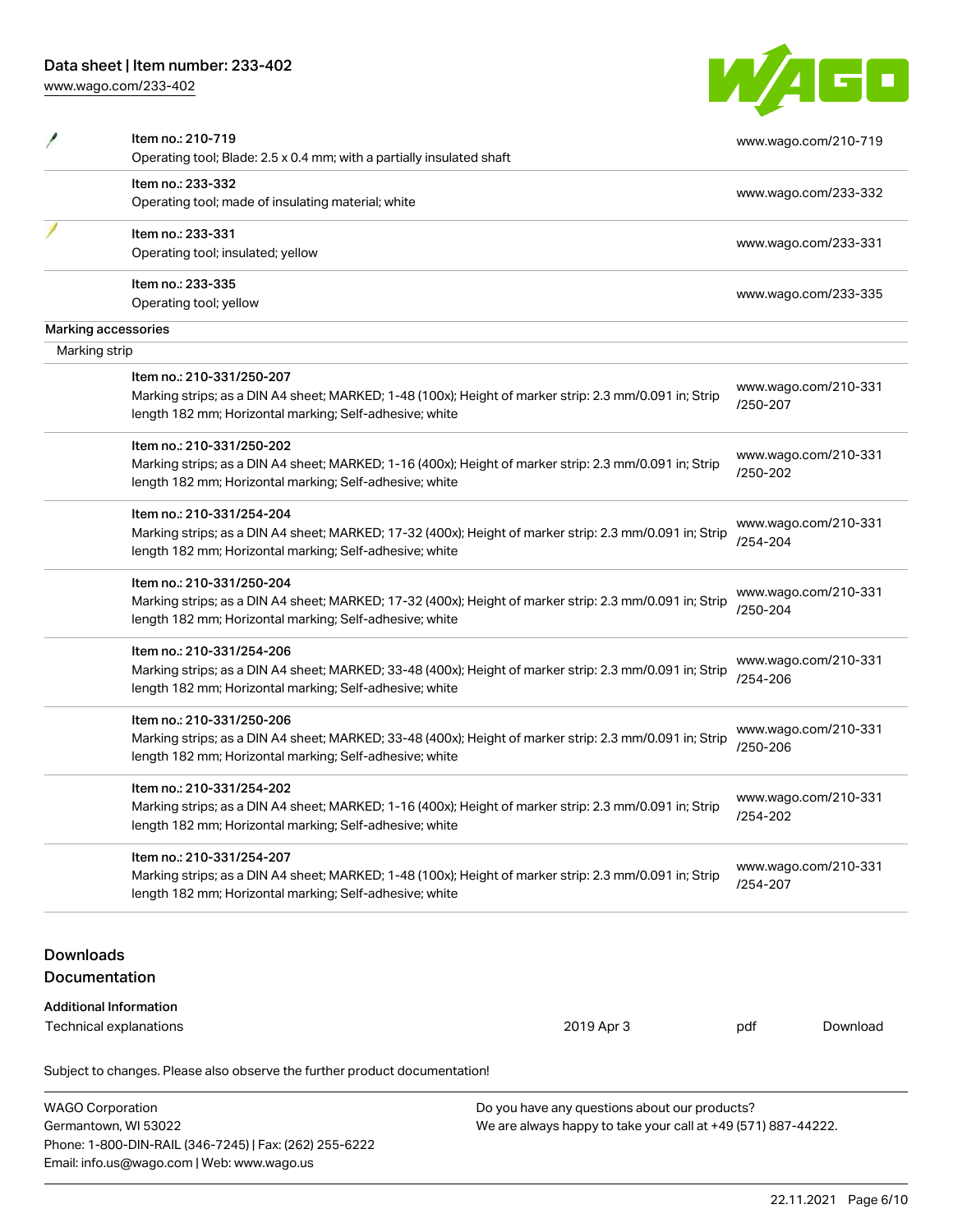

2.0 MB

## CAD files

#### CAD data

| 2D/3D Models 233-402                                                                                                                                                   | <b>URL</b> | Download |
|------------------------------------------------------------------------------------------------------------------------------------------------------------------------|------------|----------|
| <b>PCB Design</b>                                                                                                                                                      |            |          |
| Symbol and Footprint 233-402                                                                                                                                           | URL        | Download |
| CAx data for your PCB design, consisting of "schematic symbols and PCB footprints",<br>allow easy integration of the WAGO component into your development environment. |            |          |
| Supported formats:                                                                                                                                                     |            |          |
| ш<br>Accel EDA 14 & 15                                                                                                                                                 |            |          |
| ш<br>Altium 6 to current version                                                                                                                                       |            |          |
| Ш<br>Cadence Allegro                                                                                                                                                   |            |          |
| ш<br>DesignSpark                                                                                                                                                       |            |          |
| ш<br>Eagle Libraries                                                                                                                                                   |            |          |
| KiCad                                                                                                                                                                  |            |          |
| Ш<br>Mentor Graphics BoardStation                                                                                                                                      |            |          |
| ш<br>Mentor Graphics Design Architect                                                                                                                                  |            |          |
| Ш<br>Mentor Graphics Design Expedition 99 and 2000                                                                                                                     |            |          |
| ш<br>OrCAD 9.X PCB and Capture                                                                                                                                         |            |          |
| PADS PowerPCB 3, 3.5, 4.X, and 5.X<br>ш                                                                                                                                |            |          |
| ш<br>PADS PowerPCB and PowerLogic 3.0                                                                                                                                  |            |          |
| PCAD 2000, 2001, 2002, 2004, and 2006<br>Ш                                                                                                                             |            |          |
| ш<br>Pulsonix 8.5 or newer                                                                                                                                             |            |          |
| Ш<br><b>STL</b>                                                                                                                                                        |            |          |
| Ш<br>3D STEP                                                                                                                                                           |            |          |
| ш<br><b>TARGET 3001!</b>                                                                                                                                               |            |          |
| View Logic ViewDraw<br>ш                                                                                                                                               |            |          |
| Quadcept                                                                                                                                                               |            |          |
| ш<br>Zuken CadStar 3 and 4                                                                                                                                             |            |          |
| ш<br>Zuken CR-5000 and CR-8000                                                                                                                                         |            |          |
| PCB Component Libraries (EDA), PCB CAD Library Ultra Librarian                                                                                                         |            |          |
| <b>CAE</b> data                                                                                                                                                        |            |          |

Subject to changes. Please also observe the further product documentation!

WAGO Corporation Germantown, WI 53022 Phone: 1-800-DIN-RAIL (346-7245) | Fax: (262) 255-6222 Email: info.us@wago.com | Web: www.wago.us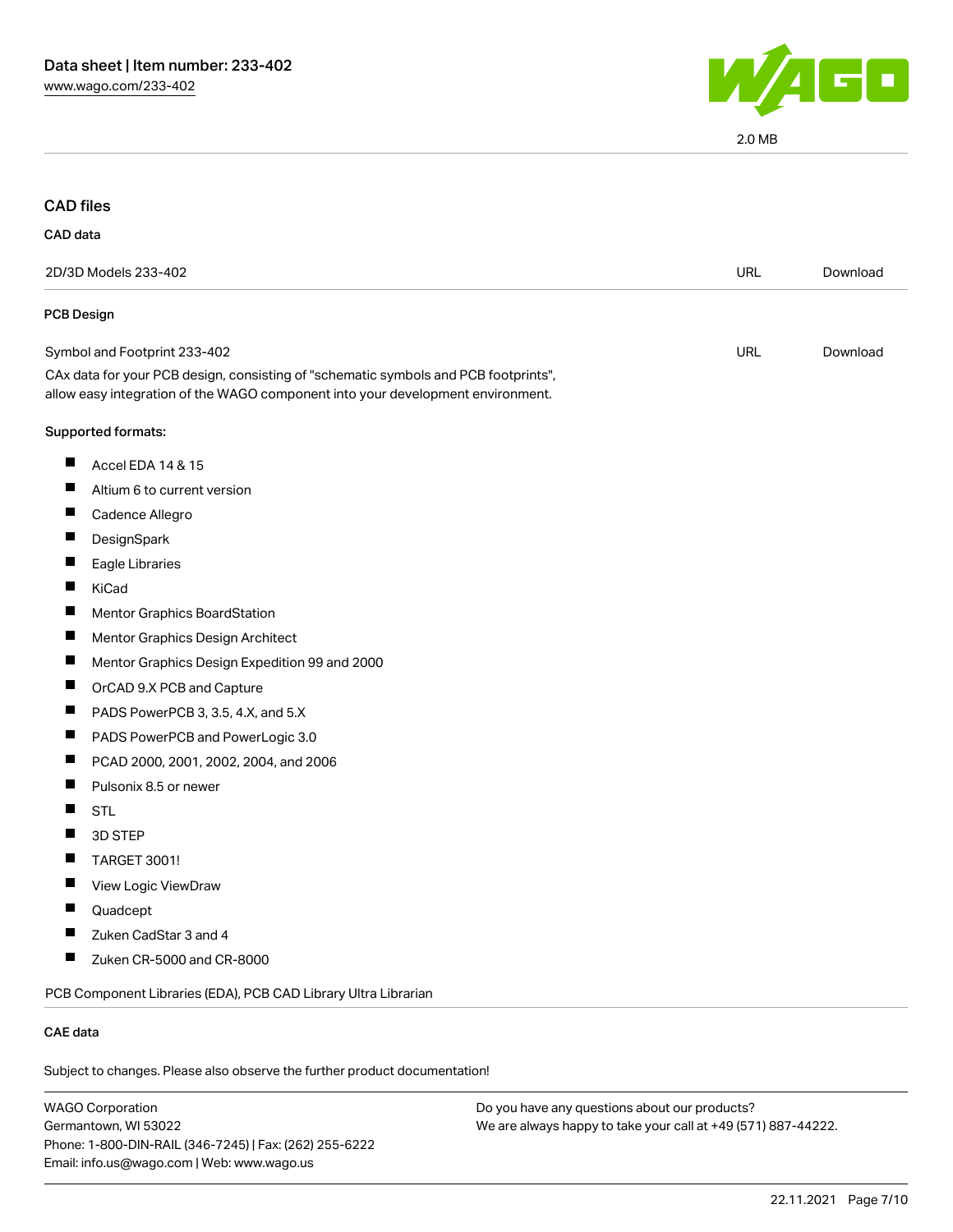[www.wago.com/233-402](http://www.wago.com/233-402)



| ZUKEN Portal 233-402                                                                                                              | <b>URL</b> | Download |
|-----------------------------------------------------------------------------------------------------------------------------------|------------|----------|
| EPLAN Data Portal 233-402                                                                                                         | <b>URL</b> | Download |
|                                                                                                                                   |            |          |
| <b>Environmental Product Compliance</b>                                                                                           |            |          |
| <b>Compliance Search</b>                                                                                                          |            |          |
| Environmental Product Compliance 233-402                                                                                          | URL        | Download |
| PCB terminal block; 0.5 mm <sup>2</sup> ; Pin spacing 2.54 mm; 2-pole; CAGE CLAMP <sup>®</sup> ; 0,50 mm <sup>2</sup> ;<br>orange |            |          |

## Installation Notes

Conductor termination



Inserting a conductor via 3.5 mm screwdriver.

Screwdriver actuation parallel to conductor entry



Inserting a conductor via 3.5 mm<br>Inserting a conductor via operating tool. screwdriver.

Screwdriver actuation perpendicular to conductor entry



Subject to changes. Please also observe the further product documentation!

WAGO Corporation Germantown, WI 53022 Phone: 1-800-DIN-RAIL (346-7245) | Fax: (262) 255-6222 Email: info.us@wago.com | Web: www.wago.us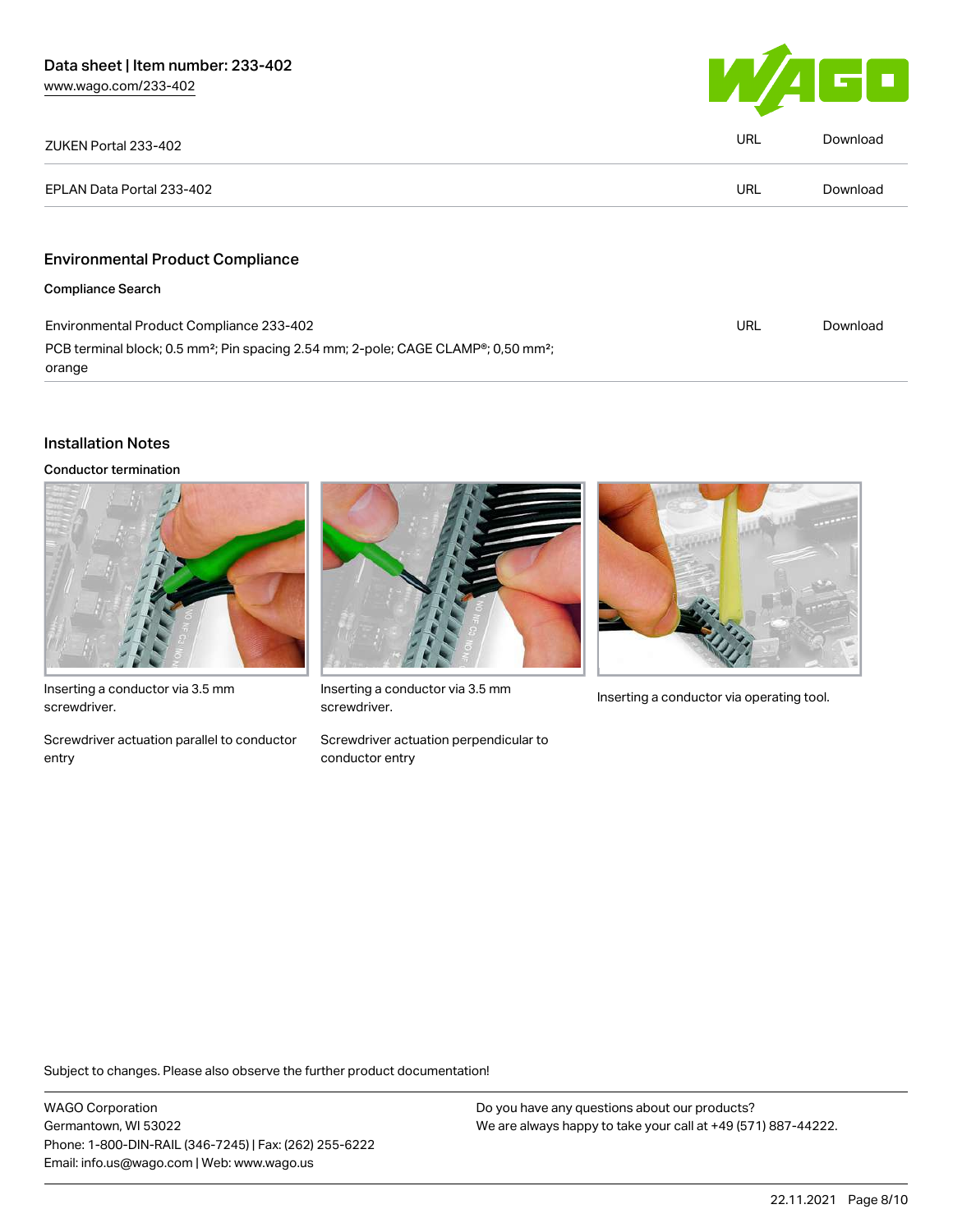[www.wago.com/233-402](http://www.wago.com/233-402)





Compared to standard screwdrivers, these operating tools are far more convenient for wiring PCB terminal strips at factory.

Installation



PCB Terminal Strips placed behind each other save space – staggering them by half the pin spacing simplifies subsequent wiring of the first row.

Installation

Subject to changes. Please also observe the further product documentation!

WAGO Corporation Germantown, WI 53022 Phone: 1-800-DIN-RAIL (346-7245) | Fax: (262) 255-6222 Email: info.us@wago.com | Web: www.wago.us